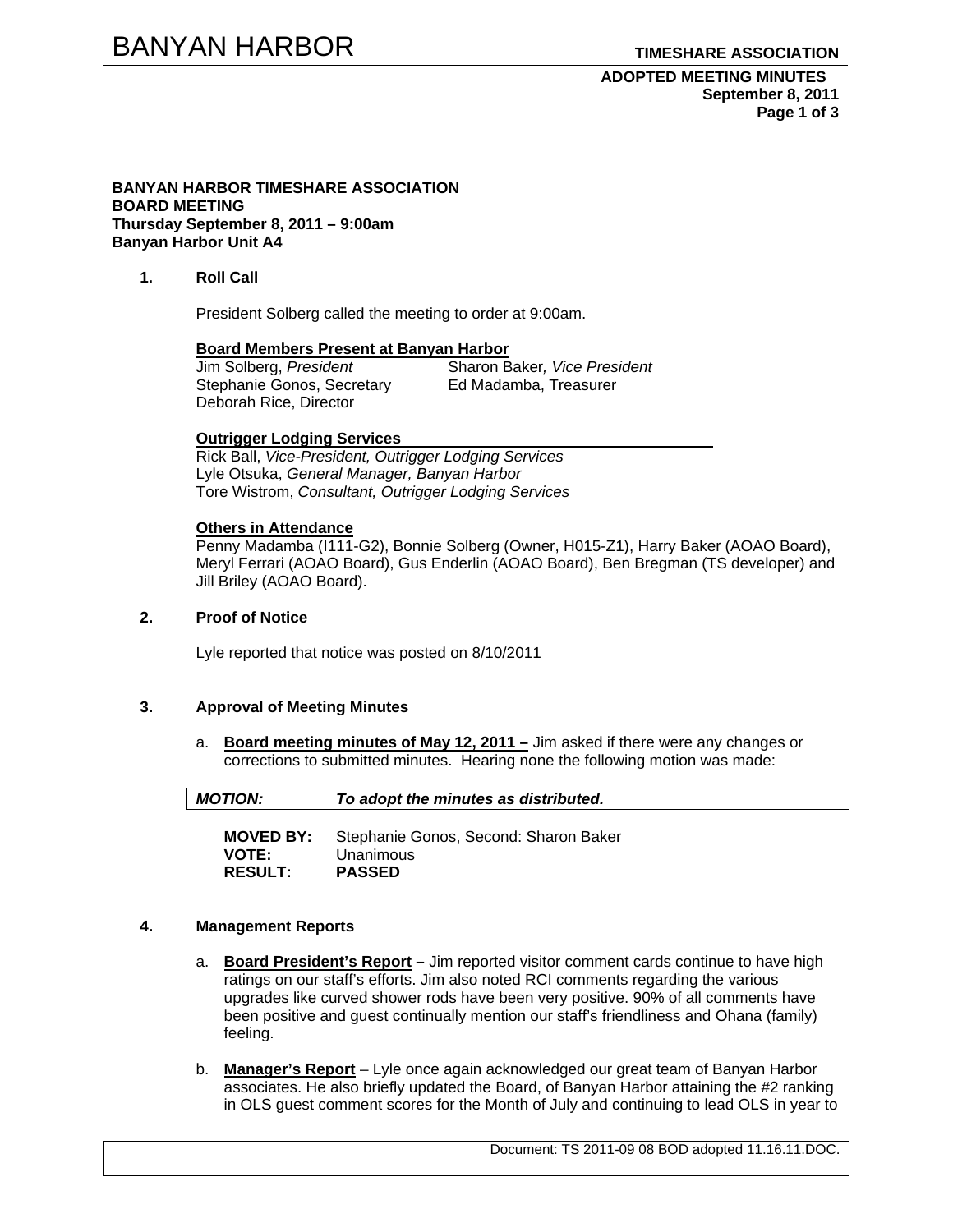## **ADOPTED MEETING MINUTES September 8, 2011 Page 2 of 3**

date scores. Lyle also distributed a summary of projects completed since the last Board meeting.

# **5. Financial Reports**

- a. **July 2011 Financial –** Rick reviewed the financial results through July 2011. Revenues year-to-date exceed budget by \$3,999 due to increased late fee income and expenses were favorable to budget by \$1,469, resulting in a net surplus year-to-date of \$5,468.
- b. **Reserve Study –** Rick reviewed the reserve study highlighting 2011 projects. Current and future projects will focus on tub replacements, bathroom exhaust fans and interior door replacements. Replacement carpet order will be forthcoming in the last quarter of 2011. We continue to monitor capital projects as to not over-extend ourselves, but to maintain the furnishings, fixtures and equipment of the units. The 20 year Reserve Study, which is reviewed by the Board quarterly continues to be a very good tool to show funding for anticipated future projects.
- c. **Collection –** Rick reported and reviewed a recapped summary of outstanding maintenance fees. Rick also noted due to the timing of the meeting, versus the accounts receivable quarter, our review summary appears higher than normal. Rick also reported we continue to work with owners to keep dues current and are aggressively pursuing foreclosure processing to convert foreclosed weeks into dues paying owners. Ben reported the deregulation of land court will also assist in speeding up the foreclosure process.

# **6. Unfinished Business**

- a. **RCI Comment Cards** RCI comments continue to receive high marks. Jim commented again how well the units look.
- b. **Other** Hearing no other unfinished business President Solberg moved on to new business.

#### **7. New Business**

- a. **Land Fronting Building B –** Tore Wistrom briefed the Board on the vacant property which is up for sale. Based on several reasons 1). Sale price/ value, 2). What the parcel can be used for and 3). Benefits to Banyan Harbor owners, it is not recommended the Board consider purchasing this parcel. It would also take a 75% approval from all ownership to move ahead with a purchase. After further discussions the Board decided not to pursue this purchase and asked Tore to inform the Association Board.
- b. **Allocations 2012 –** Tore summarized the budget 2012 allocations mailed in advance and provided in the Board books and after discussion the following motion was presented.

| <b>MOTION:</b>   | To adopt the proposed 2012 Allocations as presented.    |
|------------------|---------------------------------------------------------|
| <b>MOVED BY:</b> | Sharon Baker, Second: Ed Madamba                        |
| <b>VOTE:</b>     | 4 for, 0 against (Stephanie Gonos was excused earlier). |
| <b>RESULT:</b>   | <b>PASSED</b>                                           |

c. **Audit 2010 –** Rick summarized the audit conducted by CPA Terry Wong who also held his pricing the same as the previous year. The audit provided a clean audit with no recommendations. After discussion the following motion was presented.